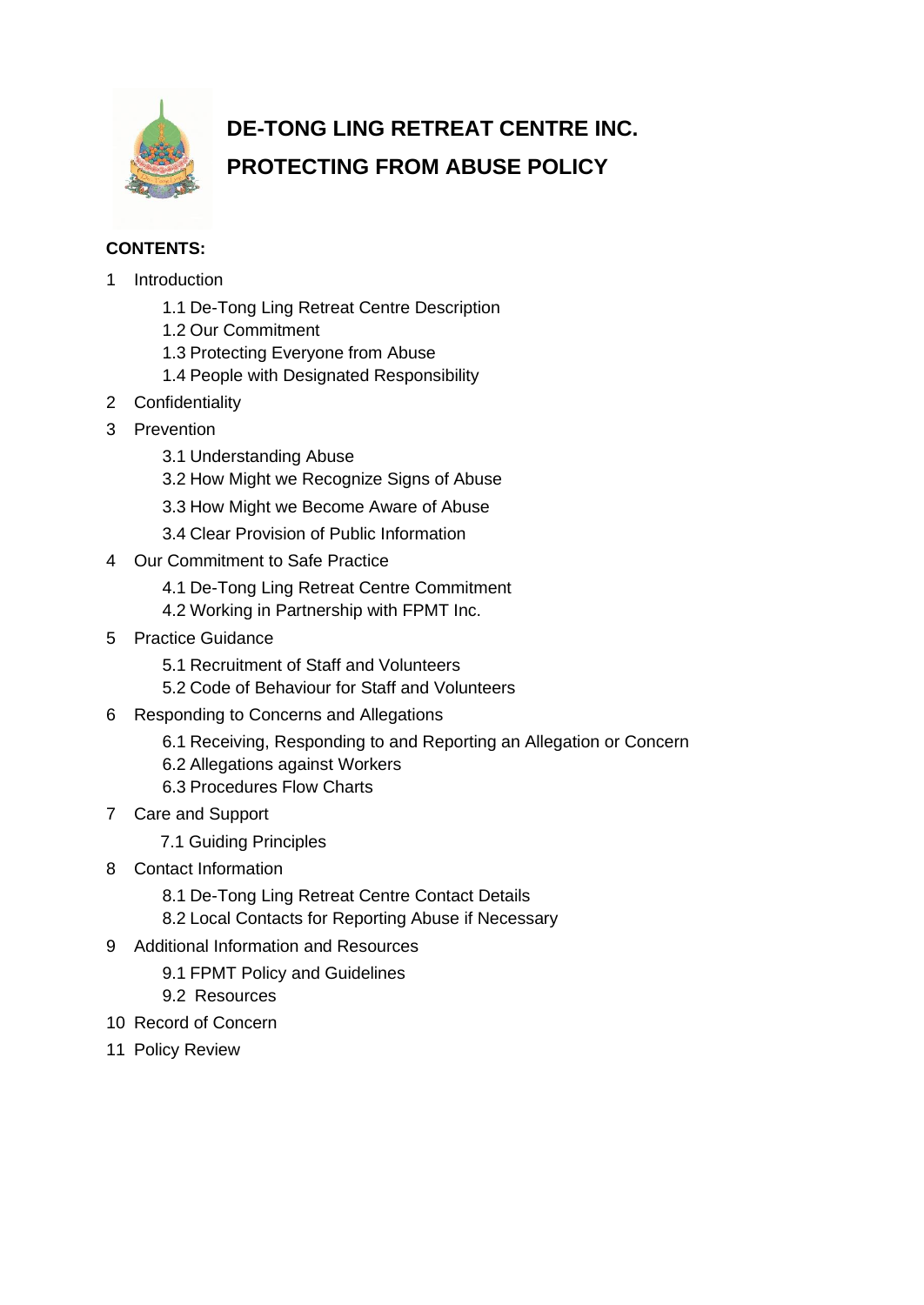# **1. INTRODUCTION**

## **1.1 DE-TONG LING RETREAT CENTRE DESCRIPTION**

De-Tong Ling Retreat Centre is an FPMT centre. We strive to fulfil the FPMT mission statement, with a particular focus on providing retreat facilities. All in positions of authority and leadership in this centre have signed an acknowledgement to abide by the FPMT Ethical Policy.

## **1.2. OUR COMMITMENT TO PROTECTING FROM ABUSE**

De-Tong Ling Retreat Centre is committed to protecting people attending the centre from harm and abuse. We will also ensure that all staff and volunteers work together, in line with this Protecting from Abuse Policy, and act promptly when dealing with allegations or suspicions of abuse or inappropriate behaviour.

We acknowledge that children, young people, and adults can be the victims of physical, sexual and psychological abuse, and neglect. We accept the UN Universal Declaration of Human Rights and the International Covenant of Human Rights, which states that everyone is entitled to "all the rights and freedoms set forth therein, without distinction of any kind, such as race, colour, sex, language, religion, political or other opinion, national or social origin, property, birth or other status". We also concur with the Convention on the Rights of the Child, which states that children should be able to develop their full potential, free from hunger and want, neglect and abuse.

#### **1.3 PROTECTING EVERYONE FROM ABUSE**

Everyone associated with De-Tong Ling Retreat Centre has a right to be protected from all forms of physical or mental violence, injury or abuse, neglect or negligent treatment or exploitation, including sexual abuse.

We sometimes use the term 'safeguarding' to describe everything we do to keep people safe, protect them from abuse, and act appropriately if anyone has been abused.

#### **Protecting from Abuse is Everybody's Responsibility**

We will work together to prevent and minimize the risk of harm or abuse. If we have concerns that someone is at risk of being abused our first duty is to the individual concerned.

#### **Doing Nothing Is Not an Option**

If we know or suspect that someone is at risk, we will respond and ensure our concerns are properly recorded. We will respond according to this policy and other De-Tong Ling Retreat Centre procedures.

#### **1.4 PEOPLE DESIGNATED FOR PROTECTING FROM ABUSE**

Each such individual is known as a Designated Protection Person:

- a) The Centre onsite person Centre Manager.
- b) The Director.

#### **IF YOU HAVE ANY CONCERNS – TELL THE DESIGNATED PROTECTION PERSON**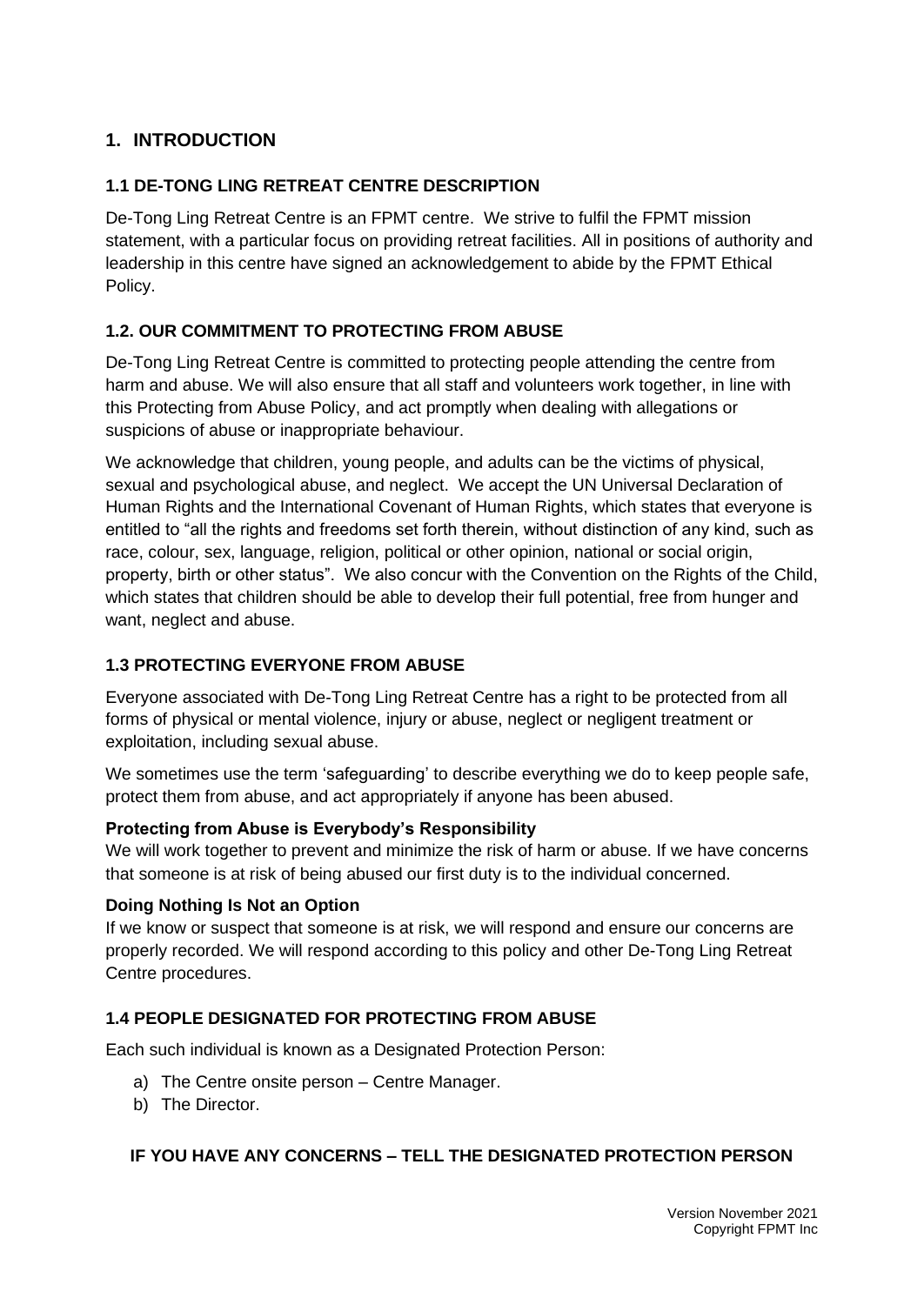# **2. CONFIDENTIALITY**

# **De-Tong Ling Retreat Centre is committed to respecting the right to confidentiality of everyone at the centre.**

However sometimes it is necessary to share information to ensure a person's wellbeing. For example, there may be a statutory requirement; or sometimes practical information needs to be shared with the staff and volunteer team. Occasionally, sensitive information may be shared in this way. Such sharing will only include those who need to know and the information necessary to ensure that the person is protected from harm and abuse and that proper processes are followed if they have been harmed.

Under De-Tong Ling Retreat Centre's Confidentiality Policy, staff, volunteers, and teachers who are informed that a person may have been abused or be at risk of abuse or are made aware of circumstances in which someone is at risk, may need to share sensitive information in order to take practical steps to protect the person at risk. These circumstances include:

- If the participant is under 18 and they disclose information that may indicate risk to themselves or other children or young people.
- If an adult discloses past child abuse and it is known that children or young people are currently at risk from the abuser.
- If a staff member, teacher, or volunteer believes that a participant could cause danger to themselves or to others.
- If the participant gives information that indicates that a crime has been committed.
- If the participant gives information that indicates a possible terrorist threat.

#### Also, refer to 4.2, Working in Partnership with the FPMT Organisation.

In any of these cases, the person at risk will be informed that the disclosure they are making may not be kept confidential. If a decision has to be taken to break confidentiality, it will be done only after consultation with a Designated Protection Person and the Director. Any disclosure will be shared internally or with external agencies as required while respecting the person's privacy as much as possible.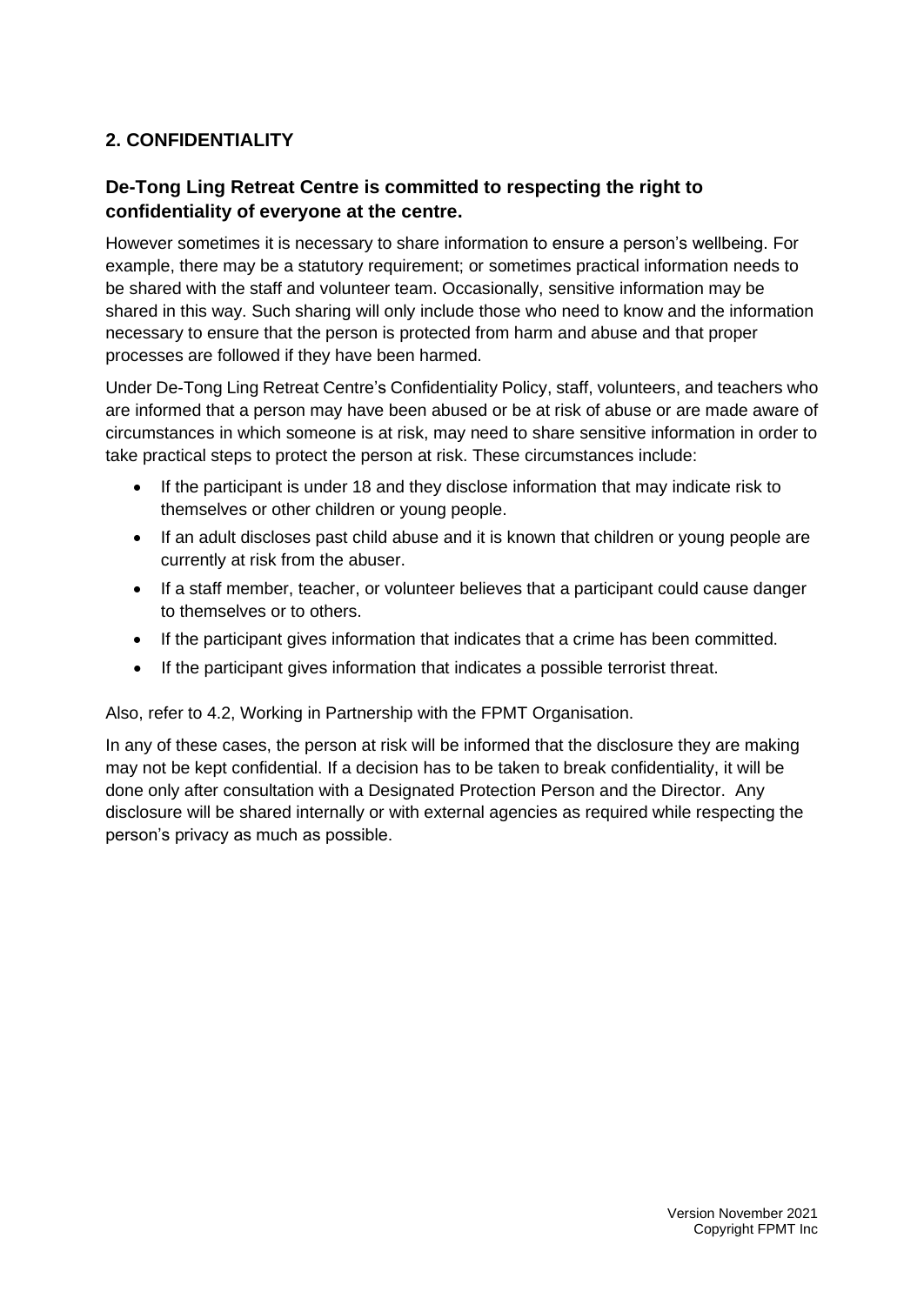# **3. PREVENTION**

#### **3.1 UNDERSTANDING ABUSE**

Abuse is a violation of an individual's human and civil rights by any other person or group of people.

Abuse may be single or repeated episodes. It is not only harming somebody; it also includes neglect of their basic needs or failure to protect them from harm.

#### **3.2 HOW WE MIGHT RECOGNISE SIGNS OF ABUSE**

This section considers the different types and patterns of abuse. This is not intended to be an exhaustive list but an illustrative guide as to the sort of behaviour which could give rise to a concern regarding abuse.

- **Physical:** including hitting, slapping, pushing, restraining or inappropriate uninvited touching. Intimate partner violence. Self-harm.
- **Psychological and emotional:** including harassment, blaming, humiliation, threats of harm or abandonment, intimidation, verbal abuse and coercion.
- **Financial:** including the illegal or unauthorized use of a person's property, money or other valuables, pressure in connection with wills, property or inheritance. Modern slavery, and human trafficking.
- **Sexual:** such as forcing a person to take part in any sexual activity without his or her informed consent.
- **Discriminatory:** including racist or sexist remarks or comments based on a person's age, race, sex, national origin, disability, pregnancy, marital status, sexual orientation, medical condition or illness; and other forms of harassment, slurs or similar treatment. This also includes stopping someone from being involved in other cultural activity, services or support networks.
- **Institutional**: the collective failure of an organisation to provide an appropriate and professional service, especially to vulnerable people. This includes a failure to ensure the necessary safeguards are in place to protect people and maintain good standards of care in accordance with individual needs, including training of staff, supervision and management, record keeping and liaising with other providers.
- **Misuse of spiritual authority or power:** This can take the form of all the abuses listed above. Furthermore, all forms of abuse have the potential to cause damage to the individual's emergent spirituality. Holding a spiritual position or role involves differing power relationships and imbalances and these need to be recognised to respect the autonomy or rights of the individual.

Some abuse is *spiritual* abuse because of the context in which it occurs, or where it invokes status as a teacher or someone of higher spiritual authority or uses religious teachings to coerce or manipulate people into performing behaviours which meet the needs of the abuser rather than those of the individual concerned. In some cases, it may be well-intentioned rather than malicious, but nevertheless is harmful, as it overrides the respect of an autonomous individual's right to make informed choices regarding their own lives and spiritual practices, e.g. due to fear, shame, humiliation.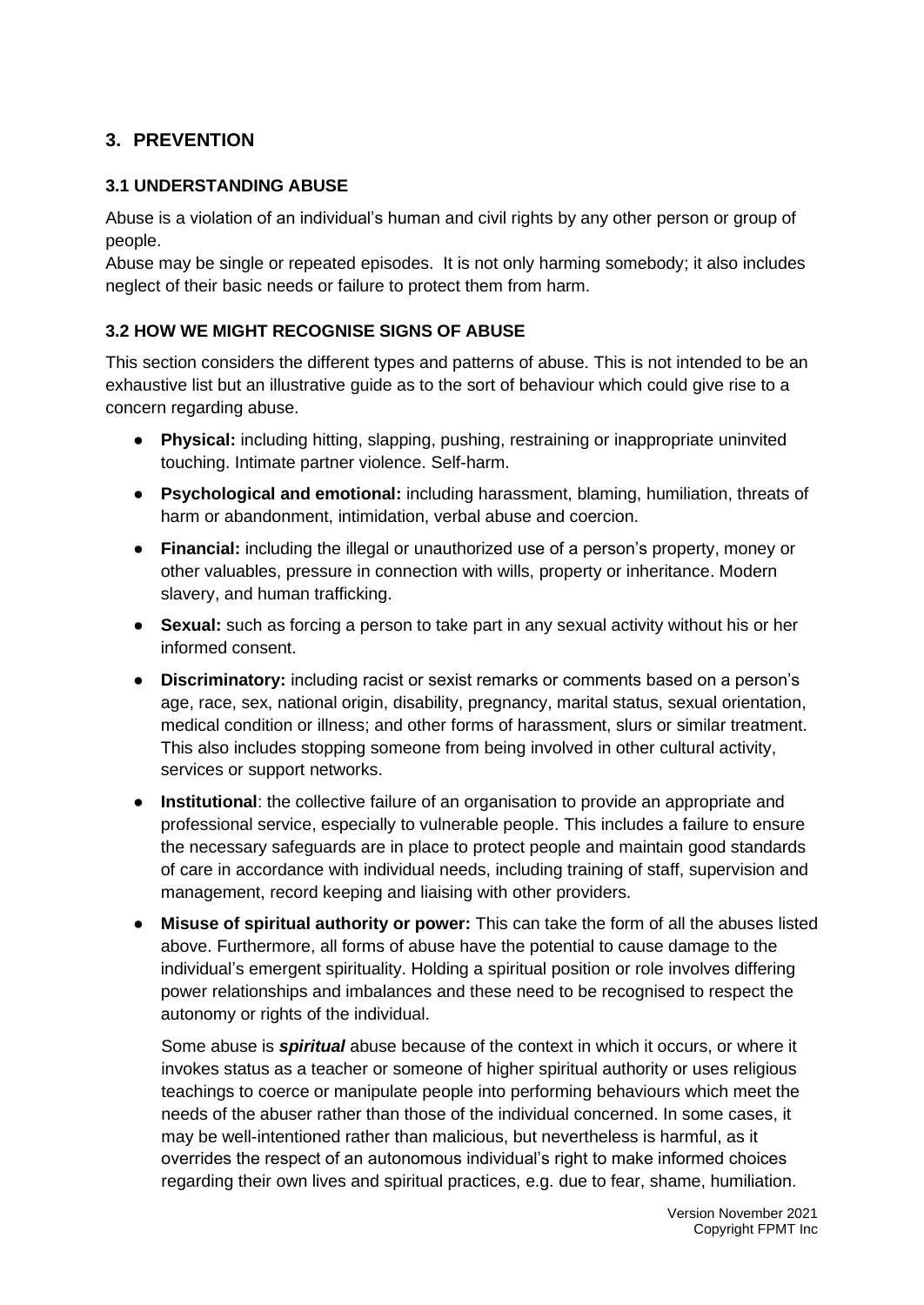## **3.3 HOW MIGHT WE BECOME AWARE OF ABUSE**

Concerns about or evidence of abuse can come to us through:

- A direct disclosure by the person concerned.
- A complaint or expression of concern by a staff member, a volunteer, another centre user, a carer or caregiver, a member of the public, or relative.
- An observation of the behaviour of the person at risk.

## **3.4 CLEAR PROVISION OF PUBLIC INFORMATION**

It is essential that staff, volunteers, and members of the public know who to contact if there are any concerns about abuse at De-Tong Ling Retreat Centre. How to access relevant information, including the relevant policies and reporting procedures, together with who to contact must be available on a suitably placed notice board on the premises, and on the website.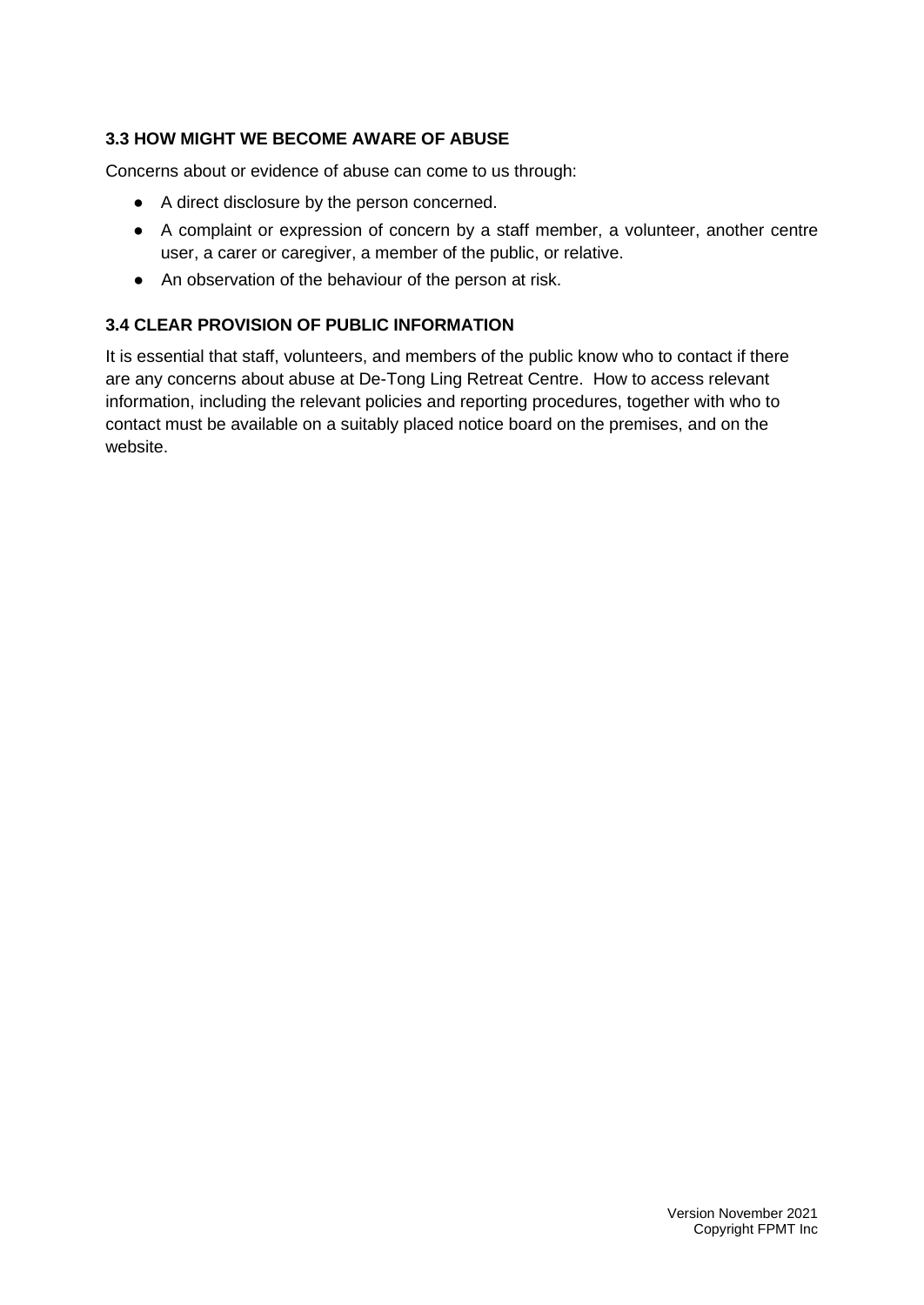# **4. OUR COMMITTMENT TO SAFE PRACTICE**

## **4.1 DE-TONG LING RETREAT CENTRE IS COMMITTED TO:**

- Identifying abuse.
- Responding effectively to concerns and formal complaints.
- Creating a safe space for everyone at De-Tong Ling Retreat Centre.
- Regularly monitoring and evaluating the effectiveness of our policies, procedures and practices for protecting people.
- Ensuring that our policies, procedures and practices stay up to date with good practice and the law in relation to protecting from harm and abuse.

The centre will use various channels for informing everyone about who are the Designated Protection Persons and how to contact them, along with how to access this policy.

Staff, volunteers and facility users are entitled to respect, and protection from harm and abuse. We aim to give everyone a positive and rewarding experience.

We recognize that Dharma practice can be a powerful experience that brings underlying issues to the surface. In the event that participation in a course brings underlying issues to the surface, or reveals some form of mental or emotional disability, the teacher or Designated Protection Persons may recommend that the course participant seek suitable professional support. We aim to respond empathically in such circumstances.

It is important for staff and students to appreciate the limits of teachers' and volunteers' role, time, and skills. On some occasions we will suggest that suitable professional support is required.

## **Statutory and legal responsibilities:**

There may be serious incidents, involving children under 18 or 'adults at risk of harm'. In these cases, there may be a statutory or legal requirement to inform the local authority and other relevant agencies to ensure protection from significant harm or abuse.

(In the UK, for example, an 'adult at risk' is defined as a person aged 18 years or over, who may need community care services by reason of mental or other disability, age or illness; and who is or may be unable to take care of him or herself, or unable to protect him or herself against significant harm or exploitation.)

We recognize that everyone can be vulnerable at times, due to life events. Therefore, this policy covers not only children and adults at risk, but also everyone at De-Tong Ling Retreat Centre. However, the response to any incident may vary according to the legal and statutory guidance for different groups.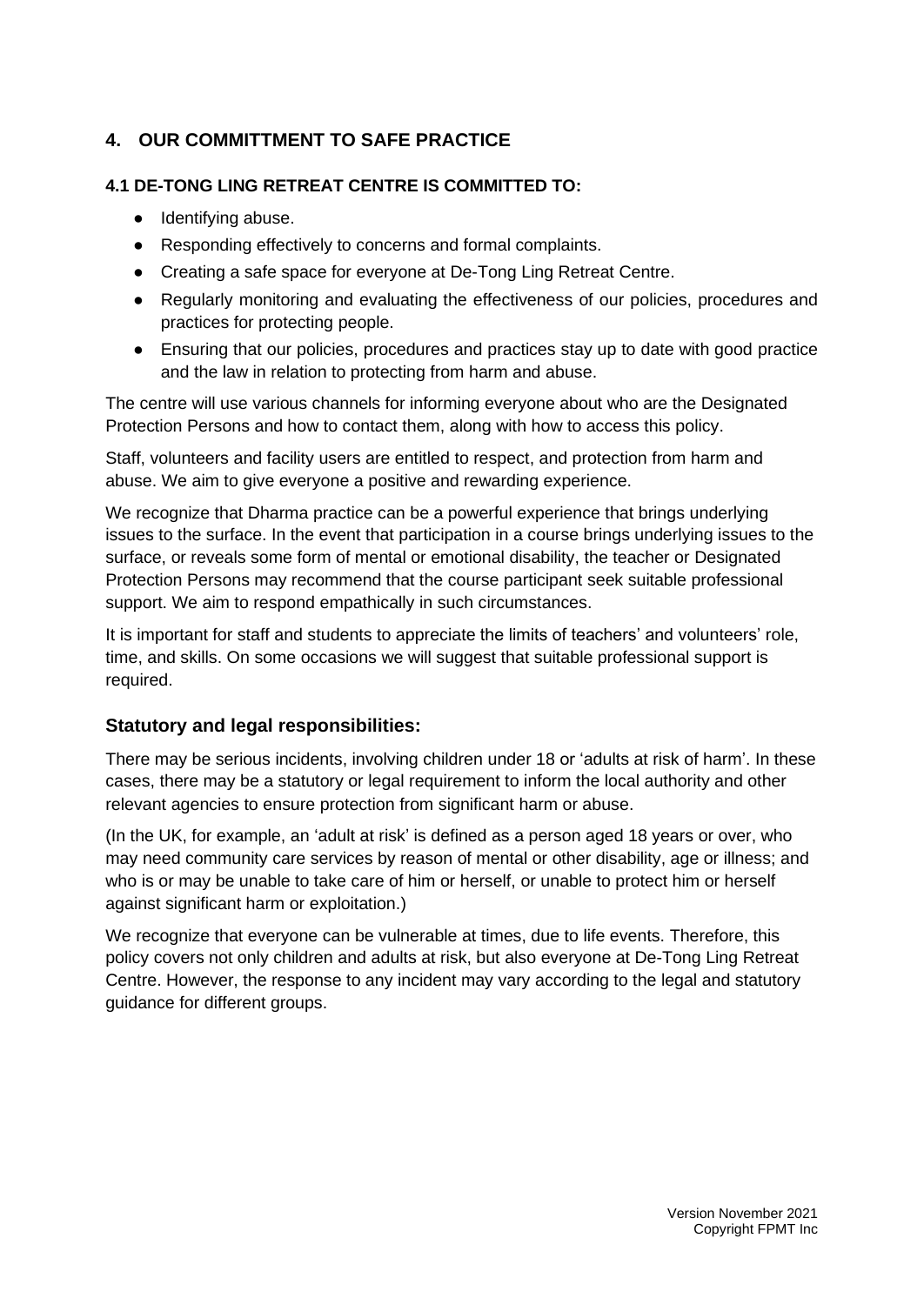## **4.2 WORKING IN PARTNERSHIP WITH THE FPMT ORGANISATION**

De-Tong Ling Retreat Centre is committed to working in partnership with the FPMT organisation to develop good practice for preventing harm and abuse. This includes adopting FPMT Inc. policies and attending training provided by FPMT Inc. (International Office).

De-Tong Ling Retreat Centre will discuss their local context with the Centre Services Director at FPMT Inc., in order to consider together where local jurisdiction and practices need to be taken into account and reflected in their policy.

De-Tong Ling Retreat Centre will inform the FPMT Inc. Centre Services Director and their local FPMT regional and/or national coordinator of any allegations of concerns regarding abuse about a Executive Committee member, Director, spiritual program coordinator, and resident teacher, and action taken.

De-Tong Ling Retreat Centre will inform the FPMT Inc. Teacher Services Director and their local FPMT regional and/or national coordinator of any allegations of concern regarding abuse about a registered or Tibetan teacher, and action taken.

De-Tong Ling Retreat Centre will inform the FPMT International Mahayana Institute (IMI) Director of any allegations of concerns regarding abuse about a monk or nun, and action taken.

Reporting to the relevant individual within the FPMT organisation will not indicate failure on the part of De-Tong Ling Retreat Centre but will rather indicate vigilance and a commitment to protecting from harm and abuse.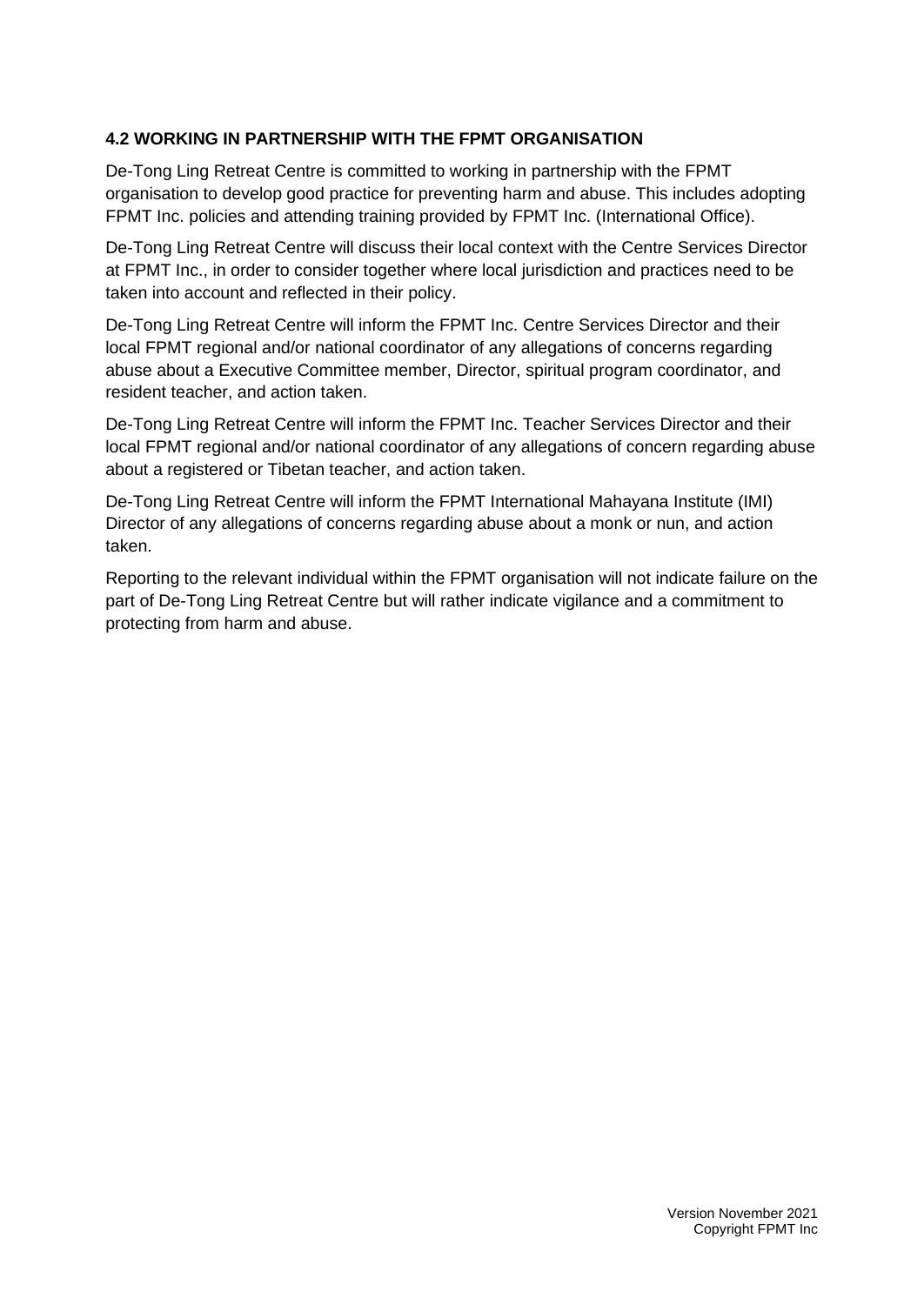# **5. PRACTICE GUIDANCE**

## **5.1. RECRUITMENT OF WORKERS, TEACHERS AND VOLUNTEERS**

Workers, teachers, introductory class leaders and volunteers at the centre are in a position of trust. We recognize that it is important that vetting processes are in place to ensure that no one who may pose a risk of abuse or harm is put in such a position.

## **5.2 CODE OF BEHAVIOR FOR STAFF AND VOLUNTEERS**

#### **You Must Avoid:**

- ❖ Spending time alone or making unnecessary physical contact with children or adults at risk.
- ❖ Arranging private meetings of students with teachers anywhere other than in De-Tong Ling Retreat Centre's designated meeting areas or public places. This also applies to online meetings and courses.
- ❖ Non-consensual touching in general.
- ❖ Meeting alone with children and adults at risk associated with De-Tong Ling Retreat Centre, outside of the work environment.
- ❖ Investigative questioning after an allegation or concern has been raised. Instead, listen with an open mind in a caring manner. Then record the information and report it to the Designated Protection Person, who will notify the appropriate authorities if required.

#### **You Should Never (Even in Fun):**

- ❖ Initiate or engage in sexually provocative conversations or activity.
- ❖ Allow the use of inappropriate language to go unchallenged.
- ❖ Do things of a personal nature for children or adult at risks that they can do themselves.
- ❖ Trivialise or exaggerate child or adult abuse issues.
- ❖ Allow any allegations made by a child or adults, students, staff, or volunteers, to go without being reported and addressed.
- ❖ Make promises to keep any disclosure confidential from relevant authorities.

#### **Regarding all your Relationships within and around De-Tong Ling Retreat Centre:**

- ❖ Respect everyone's right to privacy.
- ❖ Help create a culture in which everyone feels able to report experiences of harmful, uncomfortable attitudes or behaviour.
- ❖ Act with discretion with regards to your personal relationships. Ensure your personal relationships do not undermine harmony or impact on your capacity for impartiality.
- ❖ Be aware that conflicts of interest can arise, leading to misunderstandings. This can happen particularly where there is an imbalance of power or close personal relationship. Where such potential situations arise, one should discuss this with the Director, and possibly the team as relevant.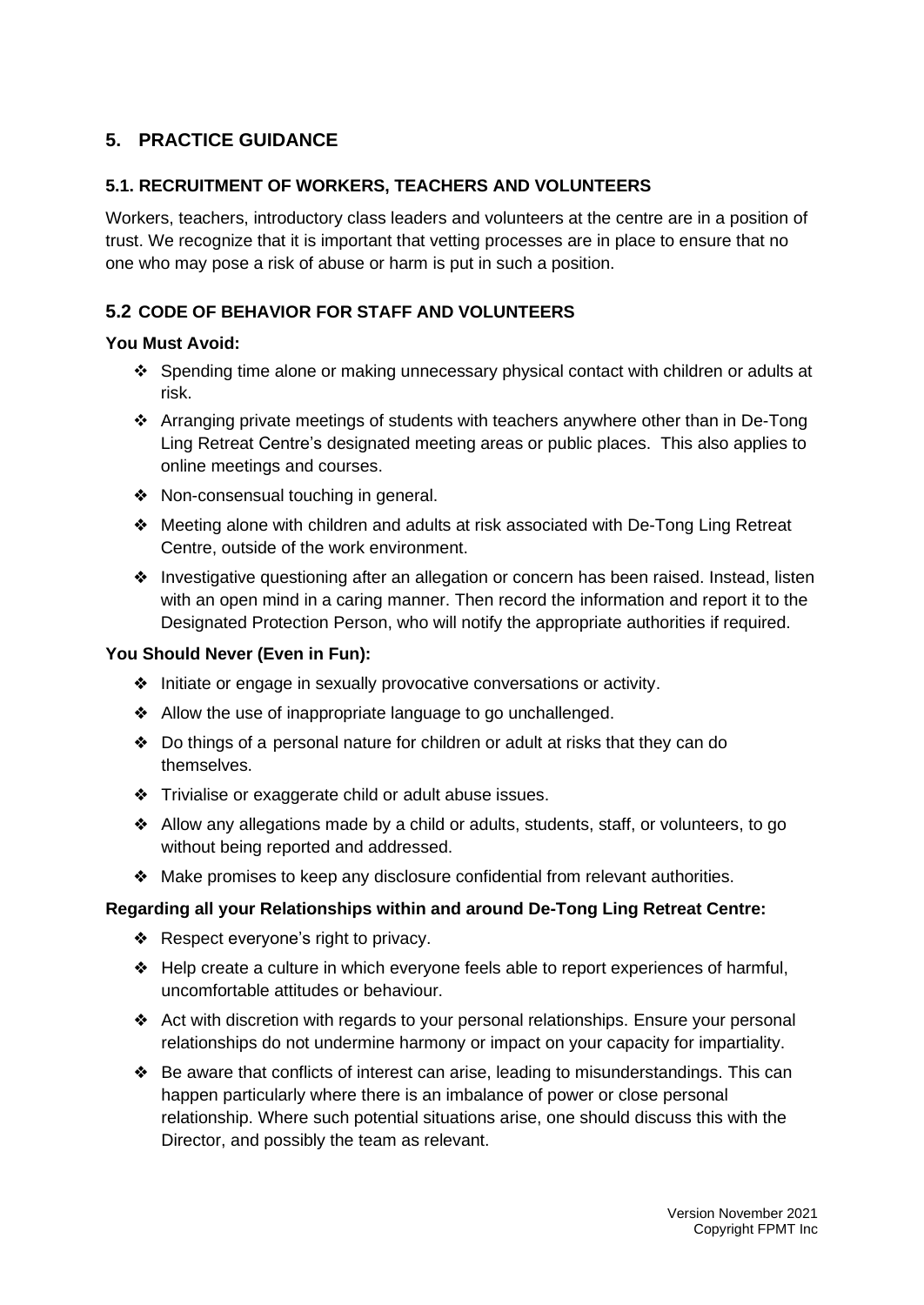- ❖ Be aware of the procedures for reporting concerns or incidents and how to contact the Designated Protection Person.
- ❖ Should you find yourself the subject of inappropriate affection or attention from anyone, it is essential to record this, including the date and time, and report it to the Designated Protection Person.
- ❖ Report any concerns to one of the Designated Protection People. If they are not available, tell another responsible person at De-Tong Ling Retreat Centre.
- ❖ Maintain appropriate boundaries with others at De-Tong Ling Retreat Centre. Be aware of the scope of your role and when necessary, pass information to those whose role it is to deal with specific matters. Be careful not to give personal or Dharma advice to individuals that goes beyond your expertise or role. Respond with empathy and kindness, rather than being drawn into giving expert advice. If there are concerns that a person might need further help this should be reported to the Designated Protection Person or Director.
- ❖ Study, sign and abide by the FPMT Protecting from Abuse Policy and the FPMT Ethical Policy.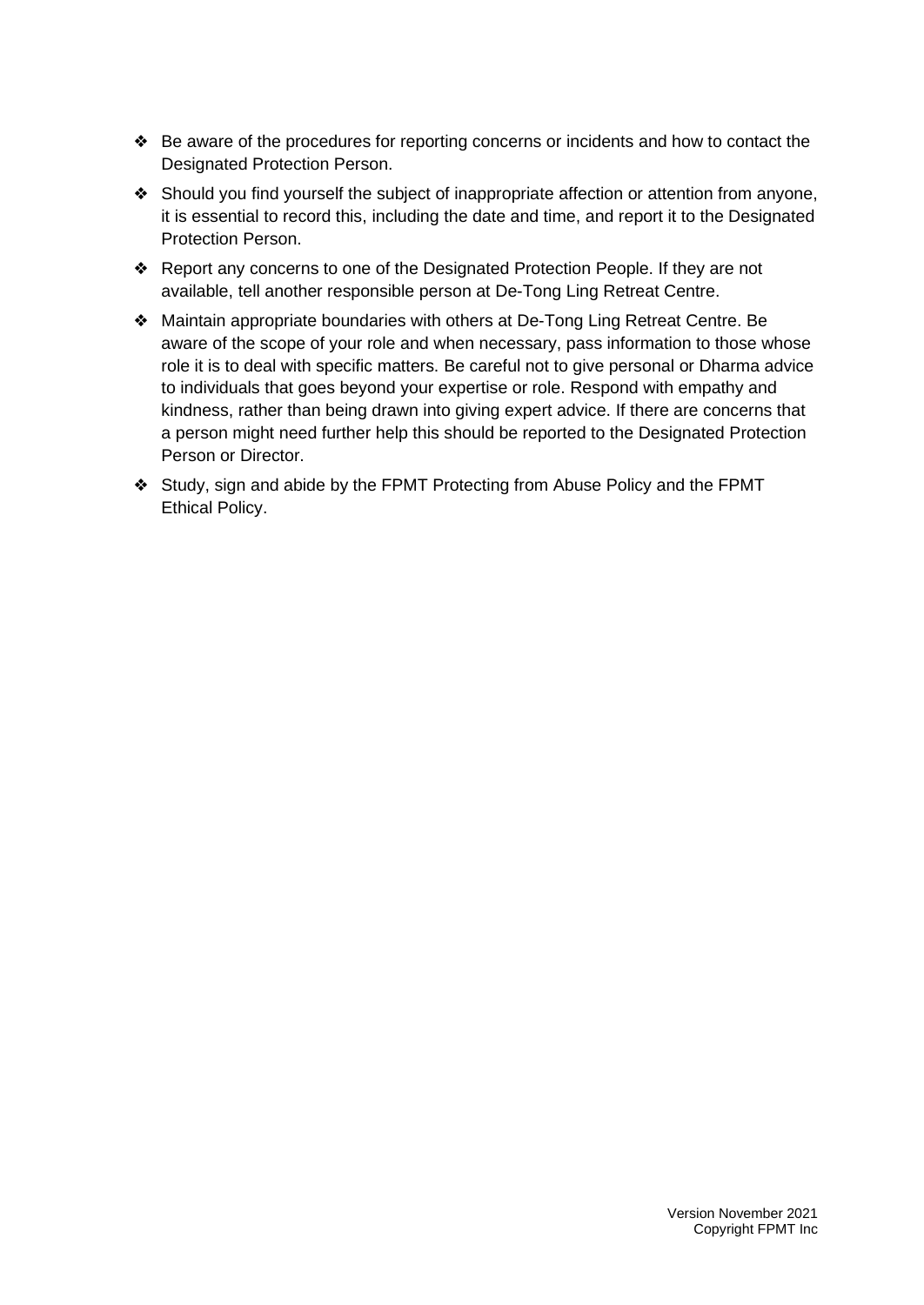# **6. RESPONDING TO ALLEGATIONS AND CONCERNS**

Under no circumstances should a worker or volunteer carry out their own investigation into an allegation or suspicion of abuse.

Suspicions must not be discussed with anyone other than those nominated above. A written record of the concerns should be made in accordance with these procedures and kept in a secure place.

## **6.1 RECEIVING, RESPONDING AND REPORTING AN ALLEGATION OR CONCERN**

- Never promise unconditional confidentiality.
- Explain that if the person expressing the concern may have been abused or be at risk of abuse you may need to tell someone. Explain the role of the Designated Protection Person.
- Listen very carefully.
- Only ask questions to clarify your understanding.
- Do not ask searching questions this could compromise a future investigation.
- Offer reassurance and thank the person for telling you.
- Tell the person you will try to get them the help they need.
- Explain what you will do, e.g., tell the Designated Protection Person.

## **6.2 ALLEGATIONS AGAINST WORKERS**

If an allegation is made against a worker (whether a volunteer or paid member of staff) whilst following the procedure outlined above, this must be reported immediately to the Designated Protection Person (unless they are the subject of the allegation) and the Director (unless they are the subject of the allegation).

All allegations or concerns regarding the Director, Spiritual Program Coordinator, and resident and/or registered teacher/s must be reported to the Centre Services or Teacher Services Director as appropriate at International Office (as explained in 4.2 above), and to the local FPMT regional and/or national coordinator.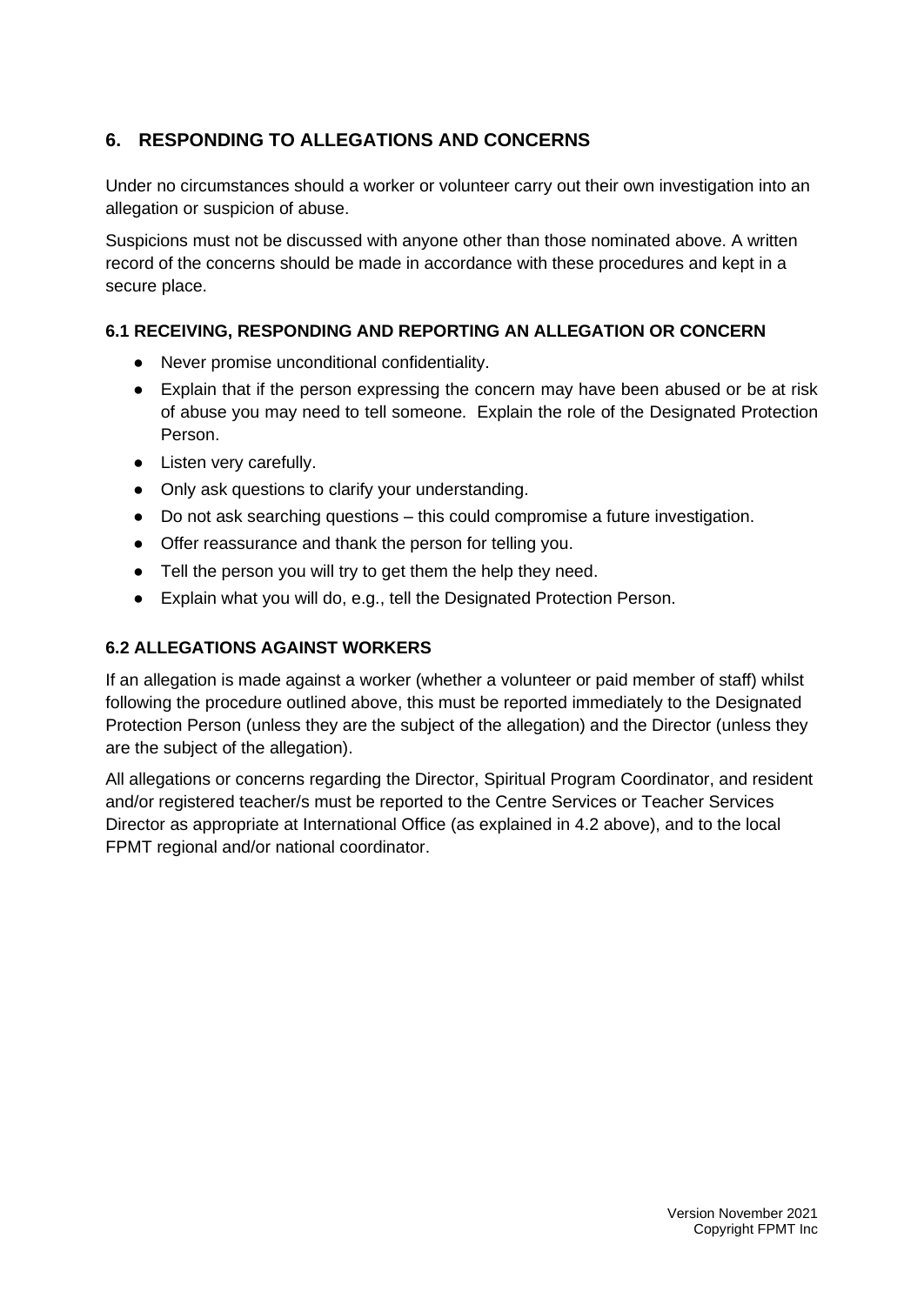#### **6.3 PROCEDURES FLOW-CHARTS**

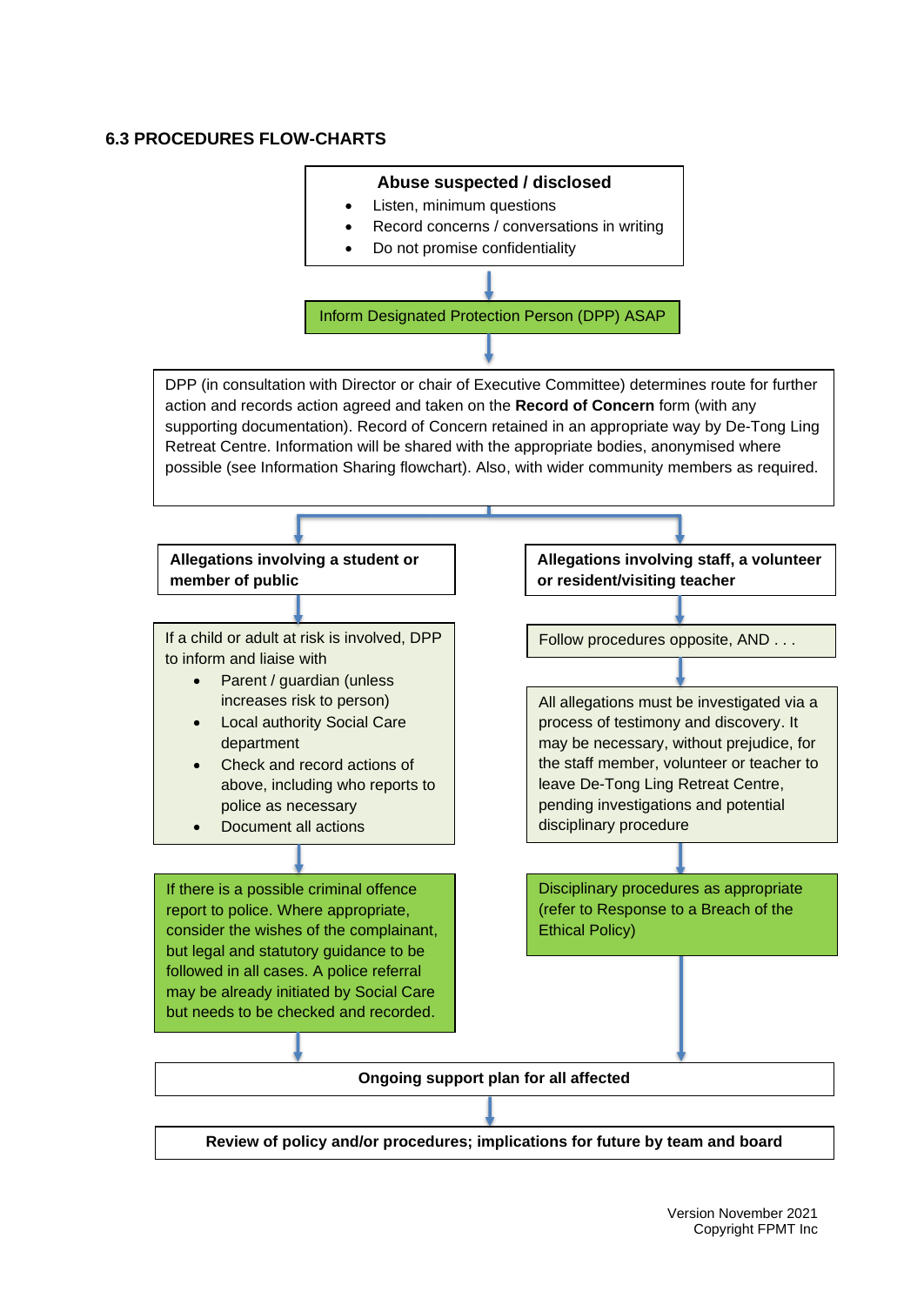## **INFORMATION SHARING DURING / FOLLOWING AN INVESTIGATION**

#### **Designated Protection Person shares information as soon as possible in conjunction with the Centre Director**

- If it is the Centre Director who is the subject of the allegation, this responsibility passes to the Chair of the Executive Committee.
- Action is taken to fulfil legal and statutory requirements and to protect anyone who may be at risk of being harmed.

#### **Executive Committee**

Anonymised information given to enable them to fulfil their safeguarding responsibilities as required by law.

They must also manage and minimise the risk of further incidents happening as far as this is reasonably possible, by supporting any necessary changes to policies, procedures and work practices.

Inform insurance company if required.

Inform Australian Charities and Not-for-profit Commission if required.

#### **Centre Director, FPMT Regional/National Coordinator, and Centre Services Director**

If the chair of the Exec. Committee is the subject of the allegation.

#### **Chair of the Executive Committee, FPMT Regional/ National Coordinator, and IOF (see 4.2)**

If the Director, SPC, an Executive Committee member or teacher is the subject of the allegation.

#### **IMI Director**

If an allegation is made about an ordained Sangha member.

**Consider what is important and appropriate to share with the wider centre/ FPMT community.**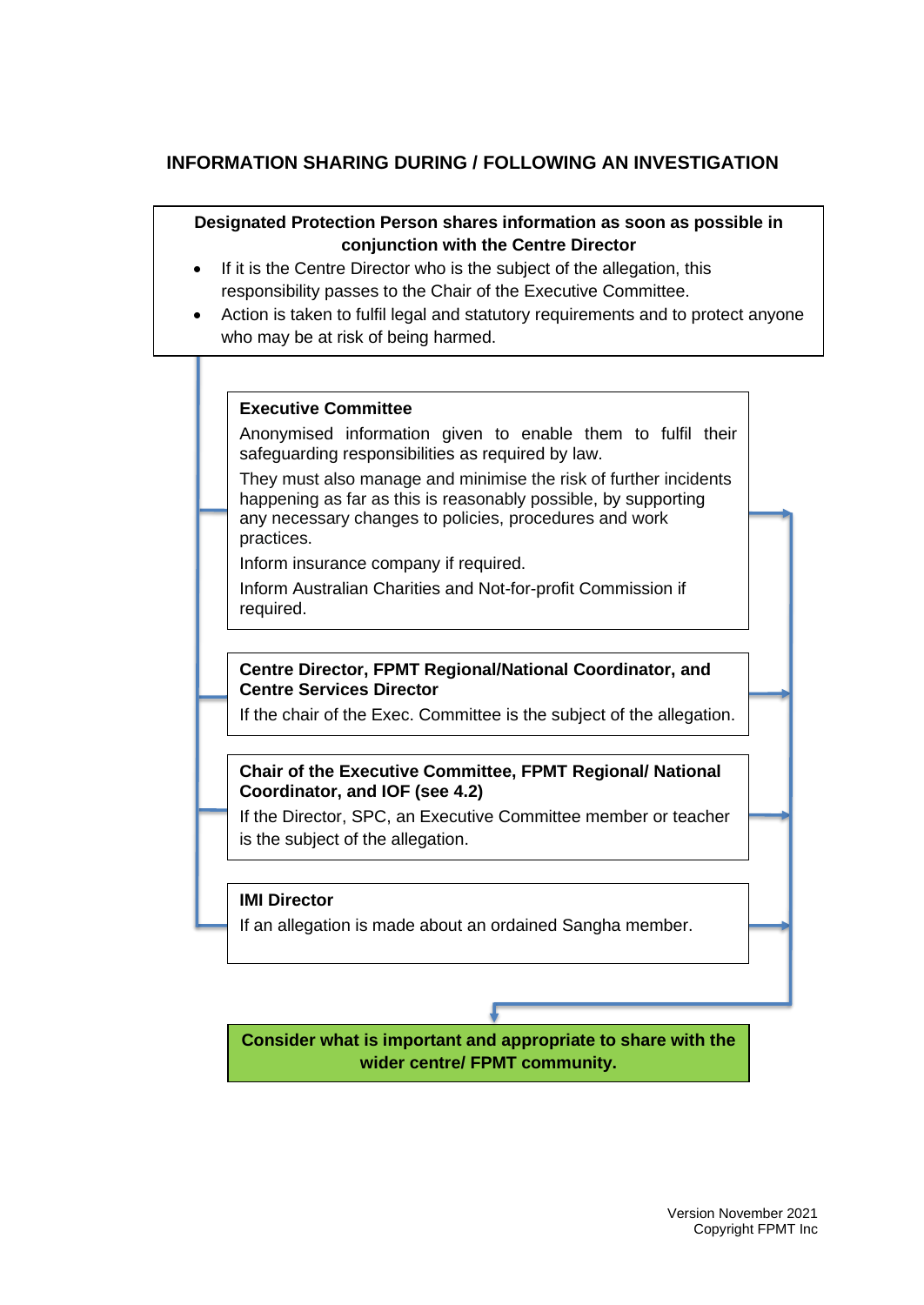# **7. CARE AND SUPPORT**

De-Tong Ling Retreat Centre is committed to offering care and support, working with statutory agencies as appropriate, to all those who have been affected by abuse who have contact with or are part of De-Tong Ling Retreat Centre. This may include the alleged victim and the alleged perpetrator. Support may be needed for the wider community also.

## **7.1 GUIDING PRINCIPLES**

- Prioritise the wellbeing and safety of all who reside, visit or come into contact with De-Tong Ling Retreat Centre.
- Never promise to keep anything reported confidential. It should be explained at the outset that any disclosure will be shared internally or with external agencies as required. However, the person's privacy will be respected as much as possible.
- For the purposes of recording, it is important to listen. Questions should be kept to the minimum necessary to understand what is being alleged, and leading questions avoided. *(The use of leading questions can cause problems for any subsequent investigation and court proceedings.)*
- All those involved should take great care in reaching conclusions and making decisions. Regarding sharing information within the centre, confidentiality and privacy of all the individuals concerned should be protected as appropriate and feasible. When the process is complete, consideration should be given to what is appropriately shared with the wider De-Tong Ling Retreat Centre community.
- Whatever action you may have to take, and even if the authorities are involved, don't lose sight of the person or persons at the centre of the concern. Ensure that there is someone to whom they can turn for support after any allegation or investigation. If they give further information, then go through the process of listening and recording as already described.
- When dealing with adults at risk, their wishes, feelings and mental capacity must be taken into account and people should be supported to make their own decisions and encouraged to give informed consent when possible and safety considerations permit.
- Be aware that although the particular individual that has disclosed abuse may now be safe and protected, it is important to think about the potential risk to others from the alleged perpetrator. If the matter is serious, inform the appropriate agencies as required, and also pass information to those who may need be aware in order to protect others.
- It is important to think carefully how best to maximize everyone's rights to privacy as much as is feasible. There will be people with whom information needs to be shared. In many cases this could be anonymised, and the person's name only be shared with those where this is essential. Consider carefully what is shared by email, particularly bearing in mind data protection considerations, and again anonymise where feasible, or encrypt and password protect documents with names of alleged perpetrators and those who have been harmed.
- De-Tong Ling needs to make clear decisions to promote the wellbeing and safety of all they come into contact with. However, it is important to maintain equanimity towards all those involved in any allegation and at the same time ensure robust safeguarding procedures. Respect and compassion need to be shown to both the person harmed and the alleged perpetrator, and where appropriate and feasible, care and support given.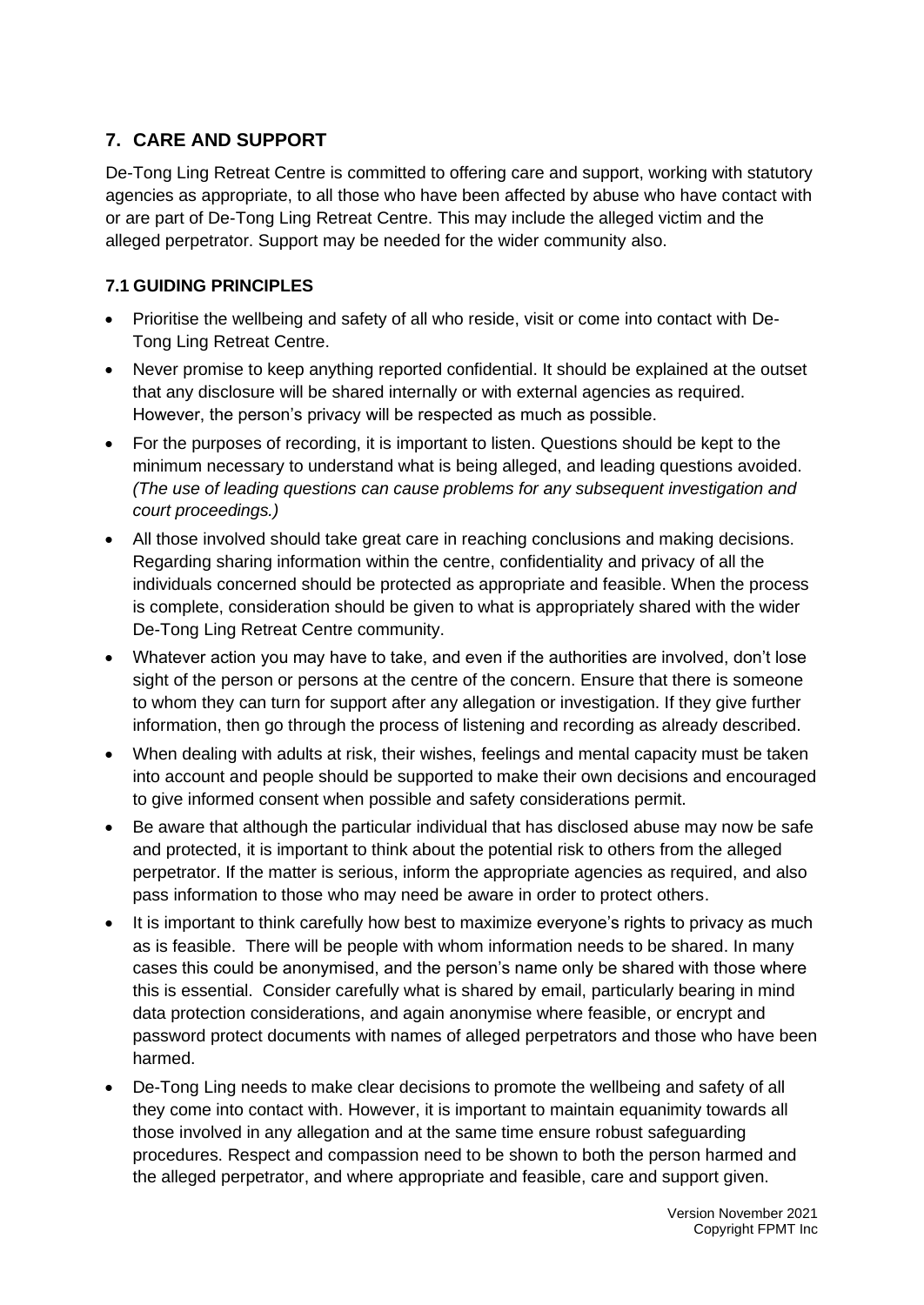## **8. CONTACT INFORMATION**

## **8.1 DE-TONG LING RETREAT CENTRE CONTACT DETAILS**

## • **Designated Protection Person (DPP)**

Director: Becky Geisler 0450 214 223 director@detongling.org

Centre Manager: Pavel Janko 0433 191 126 manager@detongling.org

• **Executive Committee Chair (Designated Protection Person)**

Gen. Thubten Dondrub 0448 822 725 dharma@detongling.org

## • **FPMT mandated contacts:**

- **FPMTA [National Coordinator](http://office@fpmta.org.au)**
- FPMT Centre [Services Director](mailto:centerservices@fpmt.org)
- FPMT [Teacher Services Director](http://francois@fpmt.org)
- **[IMI Director](mailto:director@imisangha.org)**

## **8.2 LOCAL CONTACTS FOR REPORTING ABUSE IF NECESSARY**

• Police or Ambulance Contact: 000

# **9. ADDITIONAL INFORMATION AND RESOURCES**

## **9.1 FPMT POLICIES AND GUIDELINES**

Ensure **FPMT Policies and guidelines** are available, understood and followed.

#### **9.2 RESOURCES**

#### **LAWS RELATING TO SEXUAL HARASSMENT AND DISCRIMINATION**

The following laws operate at a federal level and the Australian Human Rights Commission has legislative responsibilities under them:

- *Age Discrimination Act 2004*
- *Australian Human Rights Commission Act 1986*
- *Disability Discrimination Act 1992*
- *Racial Discrimination Act 1975*
- *Sex Discrimination Act 1984*.

The following law operates at a state level, with state equal opportunity and anti-discrimination agencies having legislative responsibilities under them:

• South Australia – *Equal Opportunity Act 1984*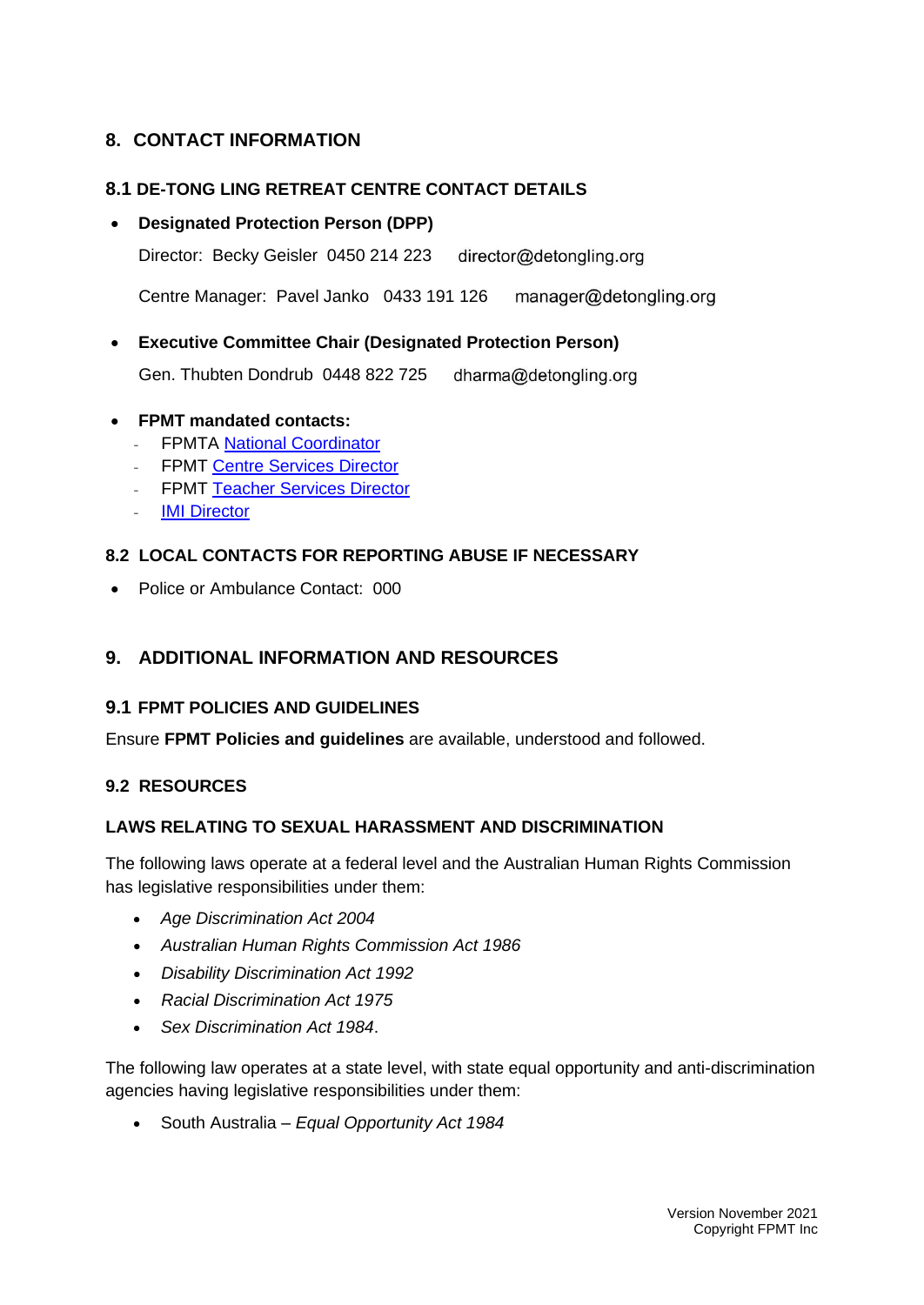#### **LINKS TO RESOURCES ON BULLYING**

Dealing with Workplace Bullying - A Worker's Guide: [Safe Work Australia, 2013](https://www.safeworkaustralia.gov.au/doc/dealing-workplace-bullying-workers-guide)

Safe Work South Australia guidance: [Preventing and responding to violence at work](https://www.safework.sa.gov.au/workers/health-and-wellbeing/violence) [Bullying and inappropriate behaviours](https://www.safework.sa.gov.au/workers/health-and-wellbeing/bullying-and-inappropriate-behaviours)

#### **LINKS TO RESOURCES ON OCCUPATIONAL HEALTH AND SAFETY**

Safe Work Australia [Guide to Work Health and Safety for Volunteers.pdf](https://www.safeworkaustralia.gov.au/system/files/documents/1703/volunteers_guide.pdf)

South Australia Volunteering website: [Work Health and Safety for Volunteers.pdf](http://www.volunteeringsa-nt.org.au/assets/pdfs/work-health-and-safety.pdf)

Safe Work Australia (2014) [Model Code of Practice: How to manage work health and safety risks](https://www.safeworkaustralia.gov.au/doc/model-code-practice-how-manage-work-health-and-safety-risks)

#### **COMMONWEALTH AND STATE ANTI-DISCRIMINATION AGENCIES**

#### **Australian Human Rights Commission**

Level 8 Piccadilly Tower 133 Castlereagh Street Sydney NSW 2000

Complaints Info line: 1300 656 419 (local call) TTY: 1800 620 241 (free call) Website: [http://www.humanrights.gov.au](http://www.humanrights.gov.au/)

#### **Equal Opportunity Commission (South Australia)**

Level 2, 45 Pirie Street Adelaide SA 5000

Telephone: (08) 8207 1977 Toll free: 1800 188 163 (only within SA) TTY: (08) 8207 1911 Website: [http://www.eoc.sa.gov.au](http://www.eoc.sa.gov.au/)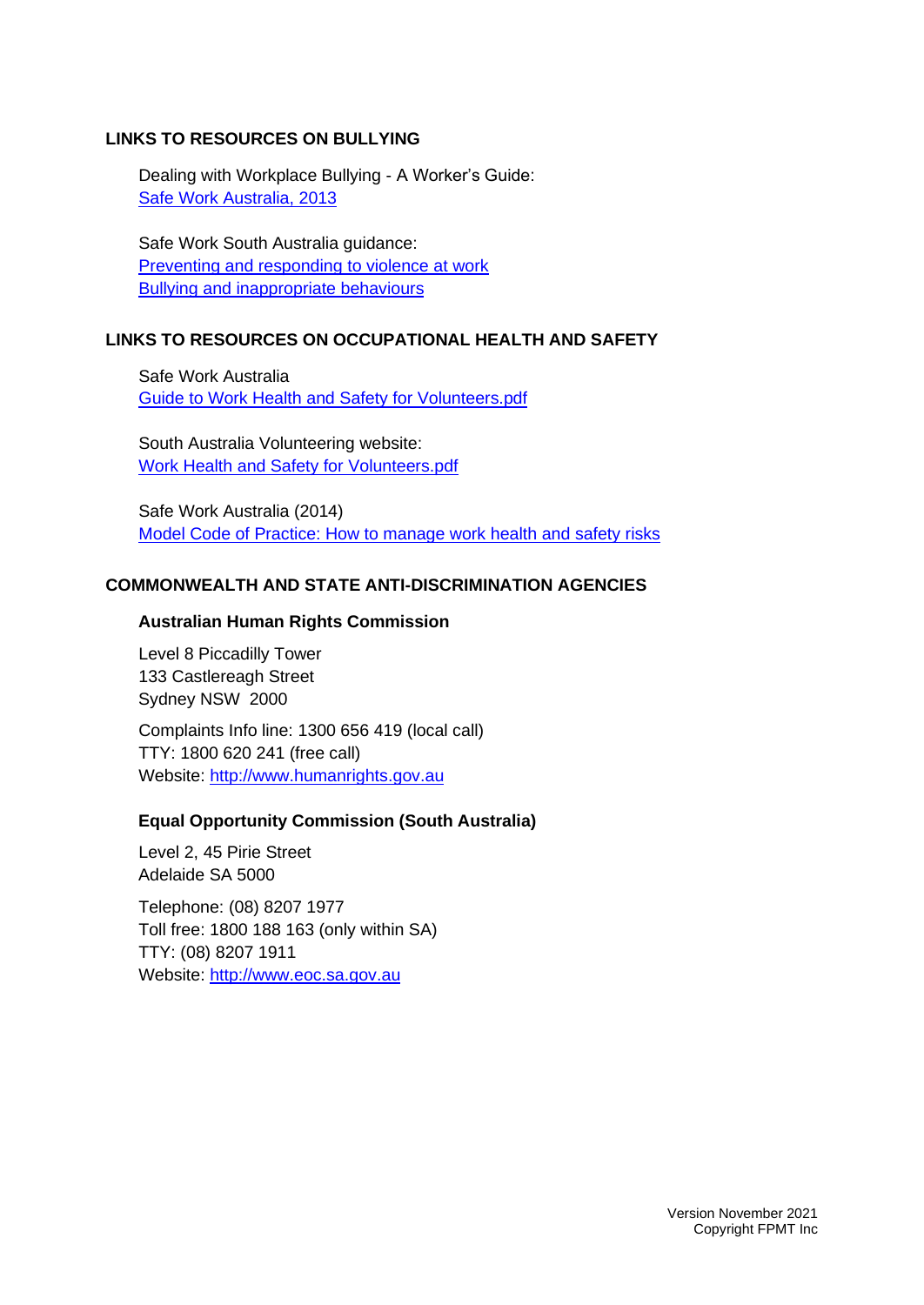# **10. RECORD OF CONCERN**

# *Strictly Private and Confidential*

| Name of the<br>subject of the<br>report             |  |
|-----------------------------------------------------|--|
| <b>Contact</b><br>information                       |  |
| <b>Person initiating</b><br>concern                 |  |
| Concern or<br>incident<br>(information<br>received) |  |
| Date, time and<br>location                          |  |
| Any relevant<br>additional<br>information           |  |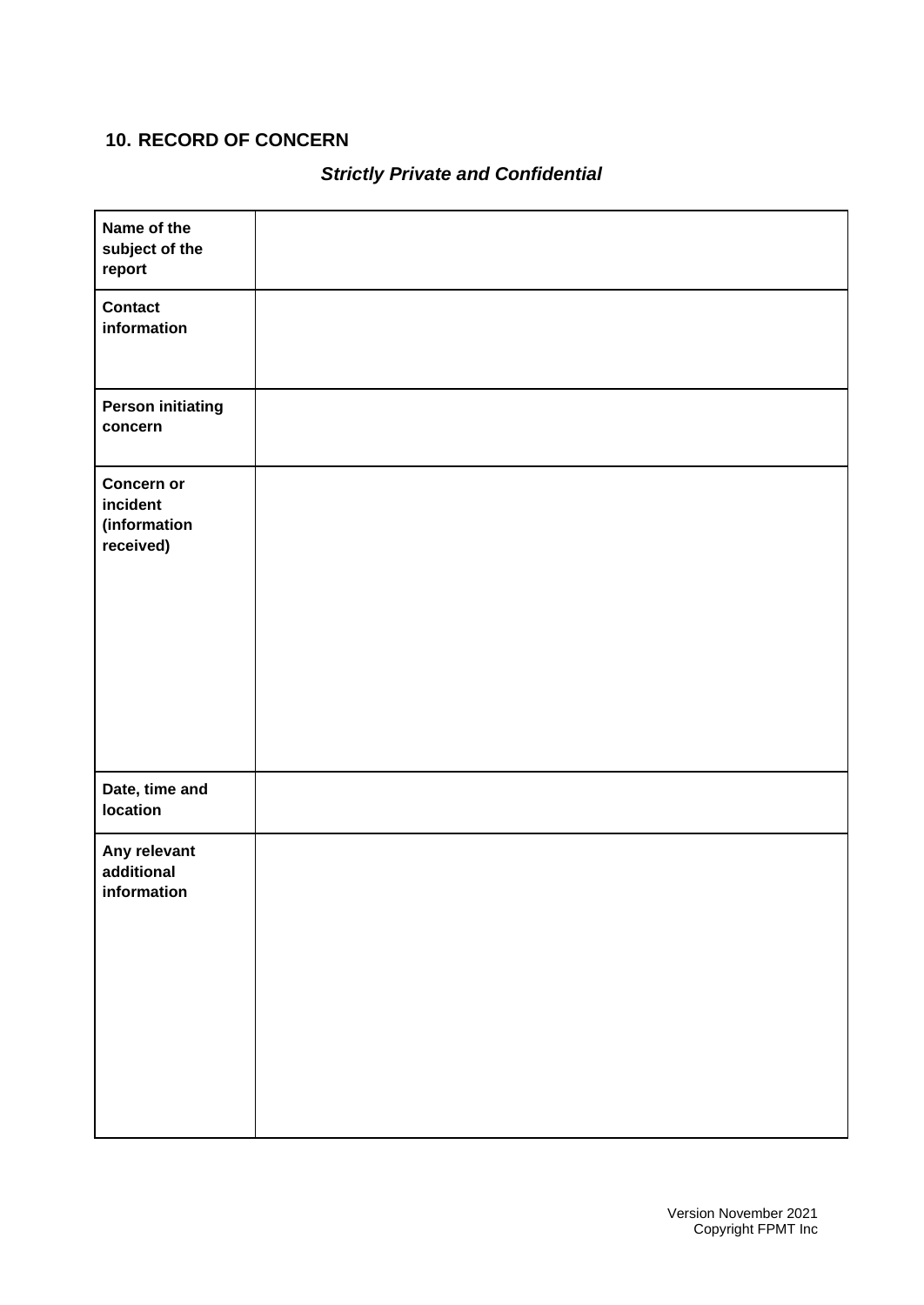| <b>Action taken</b><br>immediately<br>(to be completed<br>by Designated<br><b>Protection Person</b><br>to whom the report<br>was made) |  |
|----------------------------------------------------------------------------------------------------------------------------------------|--|
| Follow-up plan<br>(by both<br>designated<br>protection people<br>including the<br>Director)                                            |  |
| State clearly if<br>other agencies and<br><b>FPMT individuals</b><br>were required to be<br>contacted and<br>when this was<br>done     |  |
| Name: [print]<br>Signature:<br>Date:                                                                                                   |  |

One copy to be retained confidentially by De-Tong Ling Retreat Centre: duration according to legal advice.

Anonymised copy created by removing identifying details sent to chair of De-Tong Ling Retreat Centre Executive Committee to confidentially share with other Executive Committee members.